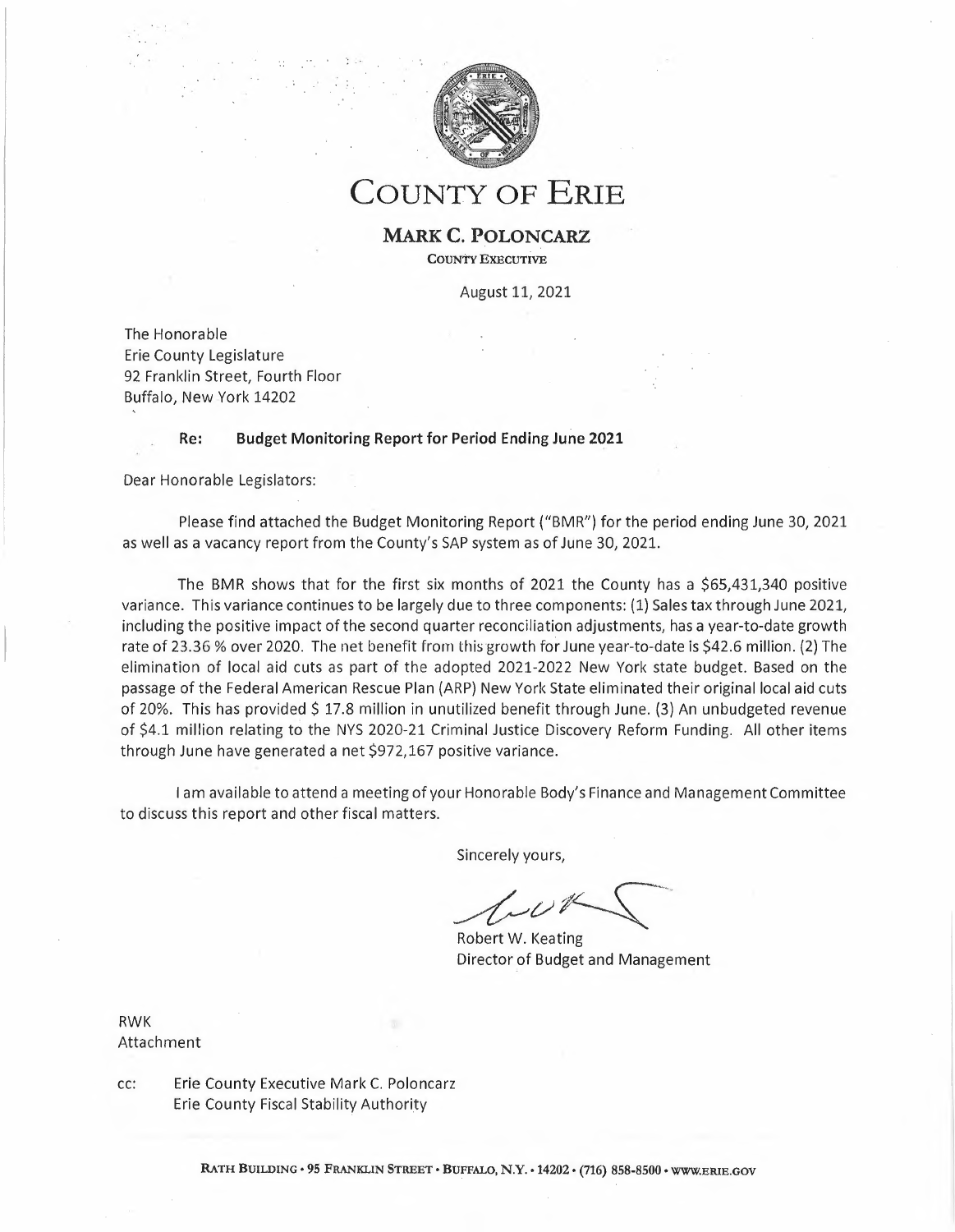| <b>Account Type</b>                             | <b>Annual Budget</b> | <b>Period Budget</b><br>January-June | <b>Actuals</b><br>January-June | Period<br>Available<br><b>Budget</b> | % of Period<br><b>Budget</b><br>Consumed | Annual<br>Available<br><b>Budget</b> | % of Annual<br><b>Budget</b><br>Consumed |
|-------------------------------------------------|----------------------|--------------------------------------|--------------------------------|--------------------------------------|------------------------------------------|--------------------------------------|------------------------------------------|
| Revenue                                         |                      |                                      |                                |                                      |                                          |                                      |                                          |
| $\star\star$<br><b>Property Tax</b>             | 286, 178, 342-       | 286, 178, 342-                       | 286, 178, 342-                 | 0                                    | 100%                                     | 0                                    | 100%                                     |
| $**$<br><b>Property Tax Related</b>             | 14,303,669-          | 6,093,497-                           | 5,469,510-                     | 623,987-                             | 90%                                      | 8,834,159-                           | 38%                                      |
| $**$<br><b>Sales Tax</b>                        | 457, 552, 159-       | 219,219,987-                         | 263,789,640-                   | 44,569,652                           | 120%                                     | 193,762,519-                         | 58%                                      |
| **<br>Sales Tax to Local Govt.                  | 316, 149, 457-       | 151,469,641-                         | 182,261,256-                   | 30,791,615                           | 120%                                     | 133,888,201-                         | 58%                                      |
| $**$<br><b>Other Sources</b>                    | 42,048,322-          | 22,759,407-                          | 22,819,414-                    | 60,007                               | 100%                                     | 19,228,908-                          | 54%                                      |
| $**$<br><b>Fees, Fines or Charges</b>           | 32,724,656-          | 20,383,751-                          | 20,947,932-                    | 564,181                              | 103%                                     | 11,776,724-                          | 64%                                      |
| <b>Appropriated Fund Balance</b>                | 10,000,000-          |                                      |                                |                                      | 0%                                       | 10,000,000-                          | 0%                                       |
| $***$<br><b>Local Source Revenue</b>            | 1,158,956,605-       | 706,104,624-                         | 781,466,093-                   | 75,361,468                           | 111%                                     | 377,490,512-                         | 67%                                      |
| $***$<br><b>Federal Revenue</b>                 | 169,613,820-         | 84,639,996-                          | 67, 127, 705-                  | 17,512,291-                          | 79%                                      | 102,486,115-                         | 40%                                      |
| $***$<br><b>State Revenue</b>                   | 189, 177, 355-       | 95,094,372-                          | 108, 103, 259-                 | 13,008,886                           | 114%                                     | 81,074,096-                          | 57%                                      |
| $***$<br><b>Interfund Revenue</b>               | 52,238,355-          | 665,783-                             | 673,681-                       | 7,898                                | 101%                                     | 51,564,674-                          | 1%                                       |
| ****<br><b>County Revenue</b>                   | 1,569,986,135-       | 886,504,776-                         | 957,370,737-                   | 70,865,961                           | 108%                                     | 612,615,397-                         | 61%                                      |
| <b>Expense</b>                                  |                      |                                      |                                |                                      |                                          |                                      |                                          |
| $**$<br><b>Salaries</b>                         | 226,653,512          | 108,868,254                          | 102,919,330                    | 5,948,924                            | 95%                                      | 123,734,182                          | 45%                                      |
| $**$<br><b>Non-Salaries</b>                     | 23,863,124           | 12,277,815                           | 12,569,672                     | 291,857-                             | 102%                                     | 11,293,452                           | 53%                                      |
| $**$<br><b>Countywide Adjustments</b>           | 4,362,459            | 817,541-                             |                                | 817,541-                             | 0%                                       | 4,362,459                            | 0%                                       |
| $** \times$<br><b>Personnel Related Expense</b> | 254,879,095          | 120,328,528                          | 115,489,002                    | 4,839,527                            | 96%                                      | 139,390,093                          | 45%                                      |
| $***$<br><b>Fringe Benefit Total</b>            | 129,518,864          | 62,572,634                           | 60,394,385                     | 2,178,250                            | 97%                                      | 69,124,479                           | 47%                                      |
| ∤∗∗<br><b>Supplies and Repairs</b>              | 10,433,203           | 4,585,757                            | 2,845,031                      | 1,740,726                            | 62%                                      | 7,588,172                            | 27%                                      |
| ¦**<br>Other                                    | 31,489,696           | 12,744,605                           | 11,348,789                     | 1,395,816                            | 89%                                      | 20,140,907                           | 36%                                      |
| $\star\star$<br>Contractual                     | 523,618,360          | 258,332,805                          | 287, 156, 727                  | 28,823,922-                          | 111%                                     | 236,461,634                          | 55%                                      |
| **<br><b>Equipment</b>                          | 4,171,571            | 1,231,309                            | 1,083,516                      | 147,794                              | 88%                                      | 3,088,056                            | 26%                                      |
| sksk<br><b>Allocations</b>                      | 118,422,464          | 36,043,822                           | 36,261,038                     | 217,217-                             | 101%                                     | 82, 161, 426                         | 31%                                      |
| **<br><b>Program Specific</b>                   | 455,489,987          | 198,987,941                          | 185,720,381                    | 13,267,560                           | 93%                                      | 269,769,606                          | 41%                                      |
| $\star\star$<br><b>Debt Services</b>            | 52,058,461           | 32,084,416                           | 32,047,569                     | 36,846                               | 100%                                     | 20,010,892                           | 62%                                      |
| $***$<br><b>All Other Operating Expense</b>     | 1,195,683,743        | 544,010,654                          | 556,463,052                    | 12,452,397-                          | 102%                                     | 639,220,691                          | 47%                                      |
| ****<br><b>County Expense</b>                   | 1,580,081,702        | 726,911,817                          | 732,346,438                    | 5,434,621-                           | 101%                                     | 847,735,264                          | 46%                                      |
| ***** Net                                       | 10,095,567           | 159,592,959-                         | 225,024,299-                   | 65,431,340                           | 141.00%                                  | 235, 119, 866                        | $-2228.94%$                              |

## **January-June 2021 Budget Monitoring Report (BMR)**

## **Note on the BMR:**

The BMR helps the Budget Office identify, understand and resolve financial issues that may emerge during the year. The positive period variance indicated should not be interpreted as a projection of <sup>a</sup> year-end positive balance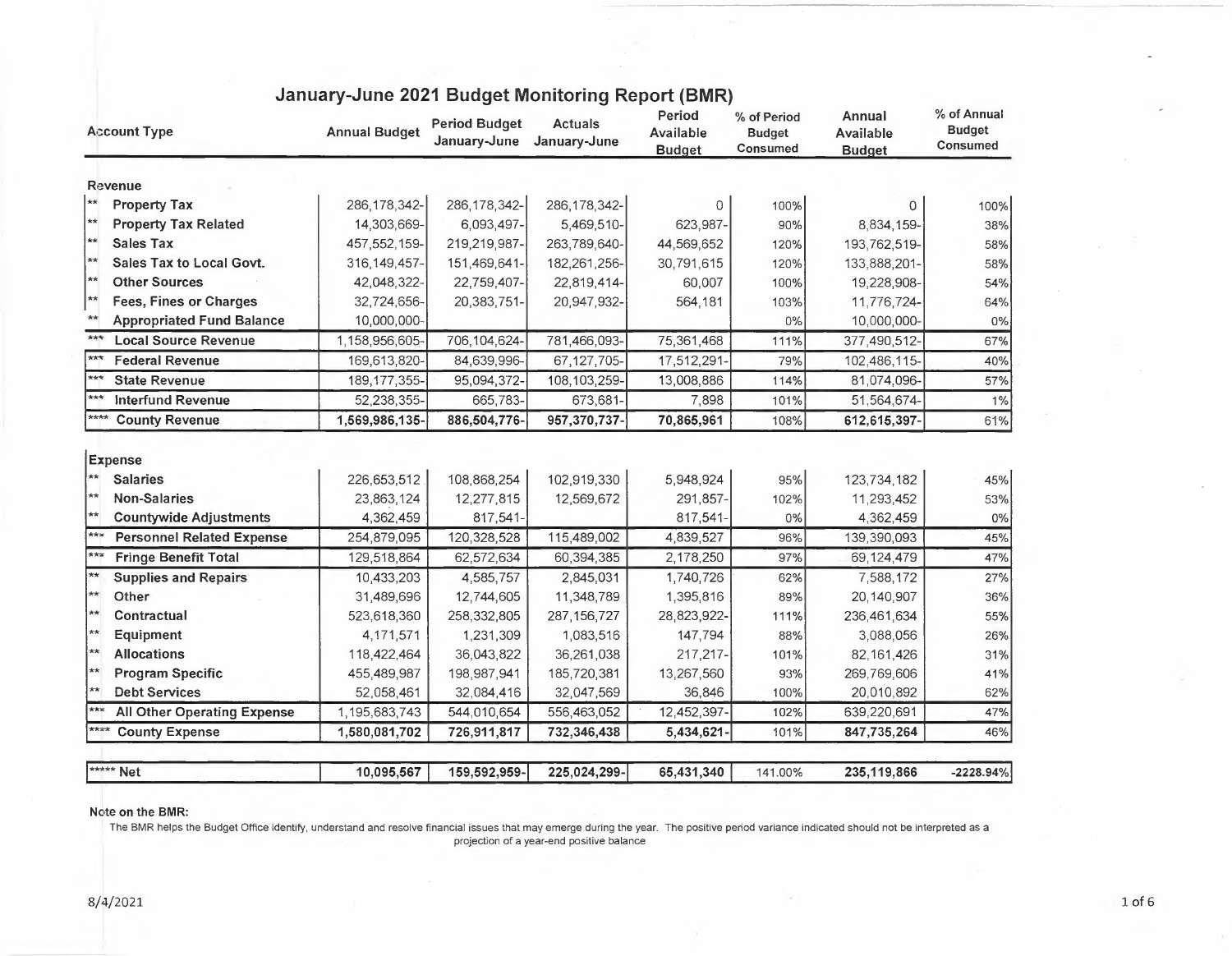|                                                           |                           |                               | January-June 2021 Budget Monitoring Report |                                             |                                   |                               |                                          |                                                                                                                                                                                      |
|-----------------------------------------------------------|---------------------------|-------------------------------|--------------------------------------------|---------------------------------------------|-----------------------------------|-------------------------------|------------------------------------------|--------------------------------------------------------------------------------------------------------------------------------------------------------------------------------------|
| <b>Account Type</b>                                       | <b>Annual Budget</b>      | Perlod Budget<br>January-June | Actuals<br>January-June                    | Period<br><b>Available</b><br><b>Hudgot</b> | % of Period<br>Budget<br>Consumed | Annual<br>Avallable<br>Budget | % of Annual<br><b>Budget</b><br>Consumed | Comments/Key Items                                                                                                                                                                   |
| Revenue                                                   |                           |                               |                                            |                                             |                                   |                               |                                          |                                                                                                                                                                                      |
| 400000 Real Property Taxes                                | (286, 178, 342)           | (286, 178, 342)               | (286, 178, 342)                            | 0                                           | 100.00%                           | 0                             | 100.00%                                  |                                                                                                                                                                                      |
| $\ast\ast$<br><b>Property Tax</b>                         | (286, 178, 342)           | (286, 178, 342)               | (286, 178, 342)                            | $\circ$                                     | 100.00%                           | 0                             | 100.00%                                  |                                                                                                                                                                                      |
| 400010 Exemption Removal                                  | (876, 148)                | (876, 148)                    | (1,077,342)                                | 201,194                                     | 122.96%                           | 201,194                       | 122.96%                                  |                                                                                                                                                                                      |
| 400030 Gn/Sale-Tax Acq Prop                               | (7,000)                   | (1,750)                       | ٥                                          | (1,750)                                     | 0.00%                             | (7,000)                       | 0,00%                                    |                                                                                                                                                                                      |
| 400040 Other Pay/Lieu-Tax                                 | (5, 140, 000)             | (5,040,000)                   | (4, 201, 956)                              | (838, 044)                                  | 83,37%                            | (938,044)                     | 81.75%                                   |                                                                                                                                                                                      |
| 400050 Int&Pen on R P Taxes                               | (12, 733, 993)            | (262, 740)                    | (262,740)                                  | 0                                           | 100.00%                           | (12, 471, 253)                | 2.06%                                    |                                                                                                                                                                                      |
| 400060 Omitted Taxes                                      | (1,780)                   | (1,780)                       | (16, 394)                                  | 14,614                                      | 920,99%                           | 14,614                        | 920,99%                                  |                                                                                                                                                                                      |
| 466060 Prop Tax Rev Adjust<br><b>Property Tax Related</b> | 4,455,252                 | 88,922                        | 88,922<br>(5,469,510)                      | 0<br>(623, 987)                             | 100.00%                           | 4,366,330                     | 2.00%                                    |                                                                                                                                                                                      |
|                                                           | (14, 303, 669)            | (6,093,497)                   |                                            |                                             | 89,76%                            | (8,834,159)                   | 38,24%                                   |                                                                                                                                                                                      |
| 402000 Sales Tax EC Purp                                  | (172, 531, 111)           | (82,661,166)                  | (99, 464, 372)                             | 16,803,207                                  | 120.33%                           | (73,066,739)                  | 57.65%                                   | Seles Tax<br>County Share of Sales Tax Is showing a<br>positive variance of \$44.6 million at the end                                                                                |
| 402100 1% Sales Tax-EC Purp                               | (162, 893, 514)           | (78,043,024)                  | (93,908,211)                               | 15,865,187                                  | 120.33%                           | (68, 985, 303)                | 57.65%                                   | of June. When netting out the increesed cost<br>from sales tax-related payments to the NFTA<br>the County benefit is reduced to \$42.6<br>millton, June 2021 YTD seles tex growth is |
| 402120 .25% Sales Tax                                     | (40, 709, 178)            | (19, 505, 266)                | (23, 472, 352)                             | 3,967,086                                   | 120.34%                           | (17, 236, 826)                | 57.66%                                   | 23.36 % over 2020. The DIv. of Budget will<br>continue to closely monitor seles tex in order<br>to ascertain the overall impect on the 2021                                          |
| 402130 .5% Sales Tax                                      | (81, 418, 356)            | (39,010,533)                  | (46, 944, 704)                             | 7,934,172                                   | 120.34%                           | (34, 473, 652)                | 57.66%                                   | budget.                                                                                                                                                                              |
| **<br>Sales Tax                                           | (457, 552, 159)           | (219, 219, 987)               | (263, 789, 640)                            | 44,569,652                                  | 120,33%                           | (193,762,519)                 | 57.65%                                   |                                                                                                                                                                                      |
| 402140 Sales Tax to Loc Gov                               | (316, 149, 457)           | (151, 469, 641)               | (182, 261, 256)                            | 30,791,615                                  | 120,33%                           | (133,888,201)                 | 57.65%                                   |                                                                                                                                                                                      |
| Sales Tax to Local Govt.                                  | (316, 149, 457)           | (151, 469, 641)               | (182, 261, 256)                            | 30,791,615                                  | 120.33%                           | (133,888,201)                 | 57.65%                                   |                                                                                                                                                                                      |
| 402300 Hotel Occupancy Tax                                | (9,562,689)               | (3, 381, 345)                 | (2,500,858)                                | (880, 487)                                  | 73.96%                            | (7,061,831)                   | 26.15%                                   |                                                                                                                                                                                      |
| 402500 Off Track Par-Mu Tax                               | (396, 286)                | (198, 143)                    | (382, 211)                                 | 184,068                                     | 192.90%                           | (14, 075)                     | 96.45%                                   |                                                                                                                                                                                      |
| 402510 Video Lottery Aid                                  | (288,560)                 | (288, 560)                    | (288, 560)                                 | 0                                           | 100.00%                           | 0                             | 100,00%                                  |                                                                                                                                                                                      |
| 402610 Medical Marj Exc Tax                               | (183, 888)                | (91, 944)                     | (156, 602)                                 | 64,658                                      | 170.32%                           | (27, 286)                     | 85.16%                                   |                                                                                                                                                                                      |
| 415010 Post Mortem Toxicol                                | (14, 450)                 | (7, 225)                      | (30, 739)                                  | 23,514                                      | 425.46%                           | 16,289                        | 212.73%                                  |                                                                                                                                                                                      |
| 415100 Real Property Trans                                | (201, 200)                | (100, 600)                    | (107, 793)                                 | 7,193                                       | 107.15%                           | (93, 407)                     | 53.58%                                   |                                                                                                                                                                                      |
| 415160 Mortgage Tax                                       | (557, 451)                | (278, 726)                    | (278, 726)                                 | 0                                           | 100.00%                           | (278, 726)                    | 50,00%                                   |                                                                                                                                                                                      |
| 415360 Legal Settlements                                  | $\circ$                   | $\circ$                       | (26)                                       | 26                                          | 0.00%                             | 26                            | 0.00%                                    |                                                                                                                                                                                      |
| 415500 Prisoner Transport                                 | (17,000)                  | (8,500)                       | (21, 450)                                  | 12,950                                      | 252.35%                           | 4,450                         | 126.17%                                  |                                                                                                                                                                                      |
| 415620 Commissary Reimb                                   | (115, 763)                | (57, 882)                     | (57, 877)                                  | (5)                                         | 99.99%                            | (57,886)                      | 50.00%                                   |                                                                                                                                                                                      |
| 415622 Jall Phone Revenue                                 | (735, 623)                | (735, 623)                    | (735, 623)                                 | 0                                           | 100.00%                           | 0                             | 100.00%                                  |                                                                                                                                                                                      |
| 416540 Insurance                                          | 0                         | $\circ$                       | 0                                          | 0                                           | 0.00%                             | 0                             | 0.00%                                    |                                                                                                                                                                                      |
| 416570 Post Exposure Rabies                               | (133,048)                 | (66, 524)                     | (66, 525)                                  | 1                                           | 100.00%                           | (66, 523)                     | 50.00%                                   |                                                                                                                                                                                      |
| 416920 Medicd-Early Interve                               | (143, 640)                | (71, 820)                     | (77, 413)                                  | 5,593                                       | 107.79%                           | (66, 228)                     | 53.89%                                   |                                                                                                                                                                                      |
| 417200 Day Care Repay Recov                               | (68, 550)                 | (34, 275)                     | (43, 418)                                  | 9,143                                       | 126.67%                           | (25, 132)                     | 63,34%                                   |                                                                                                                                                                                      |
| 417500 Repay Em Ast/Adults                                | (226, 500)                | (113, 250)                    | (83, 184)                                  | (30,066)                                    | 73.45%                            | (143, 316)                    | 36.73%                                   |                                                                                                                                                                                      |
| 417510 Repay Medical Asst                                 | (2, 296, 804)             | (1, 148, 402)                 | (1, 186, 012)                              | 37,610                                      | 103.28%                           | (1, 110, 792)                 | 51.64%                                   |                                                                                                                                                                                      |
| 417520 Repay-Family Assist                                | (510, 847)                | (255, 424)                    | (142, 795)                                 | (112, 628)                                  | 55.91%                            | (368,052)                     | 27.95%                                   |                                                                                                                                                                                      |
| 417530 Repay-Foster Care/Ad                               | (1,975,380)               | (987, 690)                    | (1,091,300)                                | 103,610                                     | 110.49%                           | (884,080)                     | 55.25%                                   |                                                                                                                                                                                      |
| 417550 Repay-SafetyNetAsst<br>417560 Repay-Serv For Recip | (6, 478, 017)<br>(7, 303) | (2, 239, 009)<br>(3,652)      | (2,321,915)<br>(3, 173)                    | 82,907<br>(479)                             | 103.70%                           | (4, 156, 102)                 | 35.84%                                   |                                                                                                                                                                                      |
| 417570 SNAP Fraud Incentives                              | (46, 283)                 | (23, 142)                     | (21, 816)                                  | (1, 326)                                    | 86.88%<br>94.27%                  | (4, 130)<br>(24, 467)         | 43.44%<br>47.14%                         |                                                                                                                                                                                      |
| 417580 Repaymts-Handi Child                               | o                         | 0                             | (87, 838)                                  | 87,838                                      | 0.00%                             | 87,838                        | 0.00%                                    |                                                                                                                                                                                      |
| 418025 Recov-SafetyNet Bur                                | 0                         | 0                             | (21, 177)                                  | 21,177                                      | 0.00%                             | 21,177                        | 0.00%                                    |                                                                                                                                                                                      |
| 418030 Repayments-IV D Adm                                | (4, 423, 828)             | (3,011,914)                   | (3, 419, 366)                              | 407,452                                     | 113.53%                           | (1,004,462)                   | 77.29%                                   |                                                                                                                                                                                      |
| 418110 Comm Coil Respreads                                | (7,381,088)               | (7, 381, 088)                 | (2,981,087)                                | (4,400,001)                                 | 40.39%                            | (4,400,001)                   | 40,39%                                   |                                                                                                                                                                                      |
| 418112 Comm Coll Resp. Adj.                               | 4,400,000                 | 4,400,000                     | 0                                          | 4,400,000                                   | 0.00%                             | 4,400,000                     | 0.00%                                    |                                                                                                                                                                                      |
| 418130 Comm Coll Reimb                                    | (61, 401)                 | (30, 701)                     | (27, 708)                                  | (2,993)                                     | 90.25%                            | (33, 693)                     | 45.13%                                   |                                                                                                                                                                                      |
| 418410 OCSE Medical Payments                              | (1,987,333)               | (993,667)                     | (908,042)                                  | (85, 625)                                   | 91.38%                            | (1,079,291)                   | 45.69%                                   |                                                                                                                                                                                      |
| 418430 Donated Funds                                      | (939,000)                 | (464,500)                     | 173,311                                    | (637,811)                                   | $-37.31%$                         | (1, 112, 311)                 | $-18.46%$                                |                                                                                                                                                                                      |
| 420020 ECC Cap Cons-Otr Gyt                               | (95,000)                  | (95,000)                      | (95,000)                                   | 0                                           | 100.00%                           | 0                             | 100.00%                                  |                                                                                                                                                                                      |
| 420499 OthLocal Source Rev                                | (94, 494)                 | (47,247)                      | 0                                          | (47, 247)                                   | 0.00%                             | (94,494)                      | 0.00%                                    |                                                                                                                                                                                      |
| 420500 Rent-RI Prop-Concess                               | (35, 485)                 | (17, 743)                     | (23, 141)                                  | 5,398                                       | 130.43%                           | (12,344)                      | 65,21%                                   |                                                                                                                                                                                      |
| 420520 Rent-RI Prop-Rtw-Eas                               | (7,000)                   | (3,500)                       | (204)                                      | (3, 296)                                    | 5.84%                             | (6, 796)                      | 2.92%                                    |                                                                                                                                                                                      |
| 420550 Rent-663 Kensington                                | (12, 168)                 | (6,084)                       | (6,084)                                    | 0                                           | 100.00%                           | (6,084)                       | 50.00%                                   |                                                                                                                                                                                      |
| 420560 Rent-1500 Broadway                                 | (257,760)                 | (128,880)                     | (128, 795)                                 | (85)                                        | 99,93%                            | (128, 965)                    | 49,97%                                   |                                                                                                                                                                                      |
| 421550 Forft Crime Proceed                                | (472, 561)                | (226,092)                     | (379, 890)                                 | 153,798                                     | 168.02%                           | (92, 671)                     | 80.39%                                   |                                                                                                                                                                                      |
| 422000 Coples                                             | (8,500)                   | (4,250)                       | (4, 967)                                   | 717                                         | 116.88%                           | (3, 533)                      | 58.44%                                   |                                                                                                                                                                                      |
| 422040 Gas Well Drill Rents                               | (5,500)                   | (2,750)                       | (500)                                      | (2, 250)                                    | 18.18%                            | (5,000)                       | 9.09%                                    |                                                                                                                                                                                      |
| 422050 E-Payable Rebates                                  | (215,000)                 | (107, 500)                    | (146, 770)                                 | 39,270                                      | 136.53%                           | (68, 230)                     | 68.27%                                   |                                                                                                                                                                                      |
| 423000 Refunds P/Y Expenses                               | (1,000)                   | (500)                         | (460, 840)                                 | 460,340                                     | 92167.92%                         | 459,840                       | 46083,96%                                |                                                                                                                                                                                      |
| 445000 Recovery Int - SID                                 | (336, 357)                | (168, 179)                    | (81, 251)                                  | (86, 927)                                   | 48.31%                            | (255,106)                     | 24.16%                                   |                                                                                                                                                                                      |
| 445030 Int & Earn - Gen Inv                               | (200, 100)                | (100, 050)                    | (92, 654)                                  | (7, 396)                                    | 92.61%                            | (107, 446)                    | 46.30%                                   |                                                                                                                                                                                      |
| 445031 Int & Earn - Cap Inv                               | 0                         | 0                             | 0                                          | 0                                           | 0.00%                             | 0                             | 0.00%                                    |                                                                                                                                                                                      |
| 445040 Int & Earn-3rd Party                               | (400,000)                 | (200,000)                     | (21, 821)                                  | (178, 179)                                  | 10,91%                            | (378, 179)                    | 5.46%                                    |                                                                                                                                                                                      |
| 466000 Misc Receipts                                      | (357, 486)                | (172,076)                     | (84,497)                                   | (87, 579)                                   | 49.10%                            | (272, 989)                    | 23.64%                                   |                                                                                                                                                                                      |
| 466020 Minor Sale - Other                                 | (35,500)                  | (17,750)                      | (15,873)                                   | (1,877)                                     | 89.42%                            | (19, 627)                     | 44.71%                                   |                                                                                                                                                                                      |
| 466070 Refunds P/Y Expenses                               | (980,000)                 | (280,000)                     | (3, 365, 454)                              | 3,085,454                                   | 1201,95%                          | 2,385,454                     | 343.41%                                  |                                                                                                                                                                                      |
| 466090 Misc Trust Fd Rev                                  | (146,597)                 | (146,597)                     | (146, 597)                                 | 0                                           | 100.00%                           | 0                             | 100.00%                                  |                                                                                                                                                                                      |
| 466120 Other Misc DI5S Rev                                | (3, 240)                  | (1,620)                       | (1,888)                                    | 268                                         | 116.55%                           | (1, 352)                      | 58.27%                                   |                                                                                                                                                                                      |
| 466130 Oth Unclass Rev                                    | (10,000)                  | (1,667)                       | (42, 176)                                  | 40,509                                      | 2530.53%                          | 32,176                        | 421.76%                                  |                                                                                                                                                                                      |
| 466150 Chlamydia Study Forms                              | (8,000)                   | (4,000)                       | (1, 232)                                   | (2,768)                                     | 30.80%                            | (6,768)                       | 15,40%                                   |                                                                                                                                                                                      |
| 466180 Unanticip P/Y Rev                                  | 0                         | 0                             | (465, 625)                                 | 465,625                                     | 0.00%                             | 465,625                       | 0,00%                                    |                                                                                                                                                                                      |
| 466260 Intercept-LocalShare                               | (83, 239)                 | (41, 620)                     | (74, 245)                                  | 32,625                                      | 178.39%                           | (8,994)                       | 89.19%                                   |                                                                                                                                                                                      |

 $\mathcal{L}$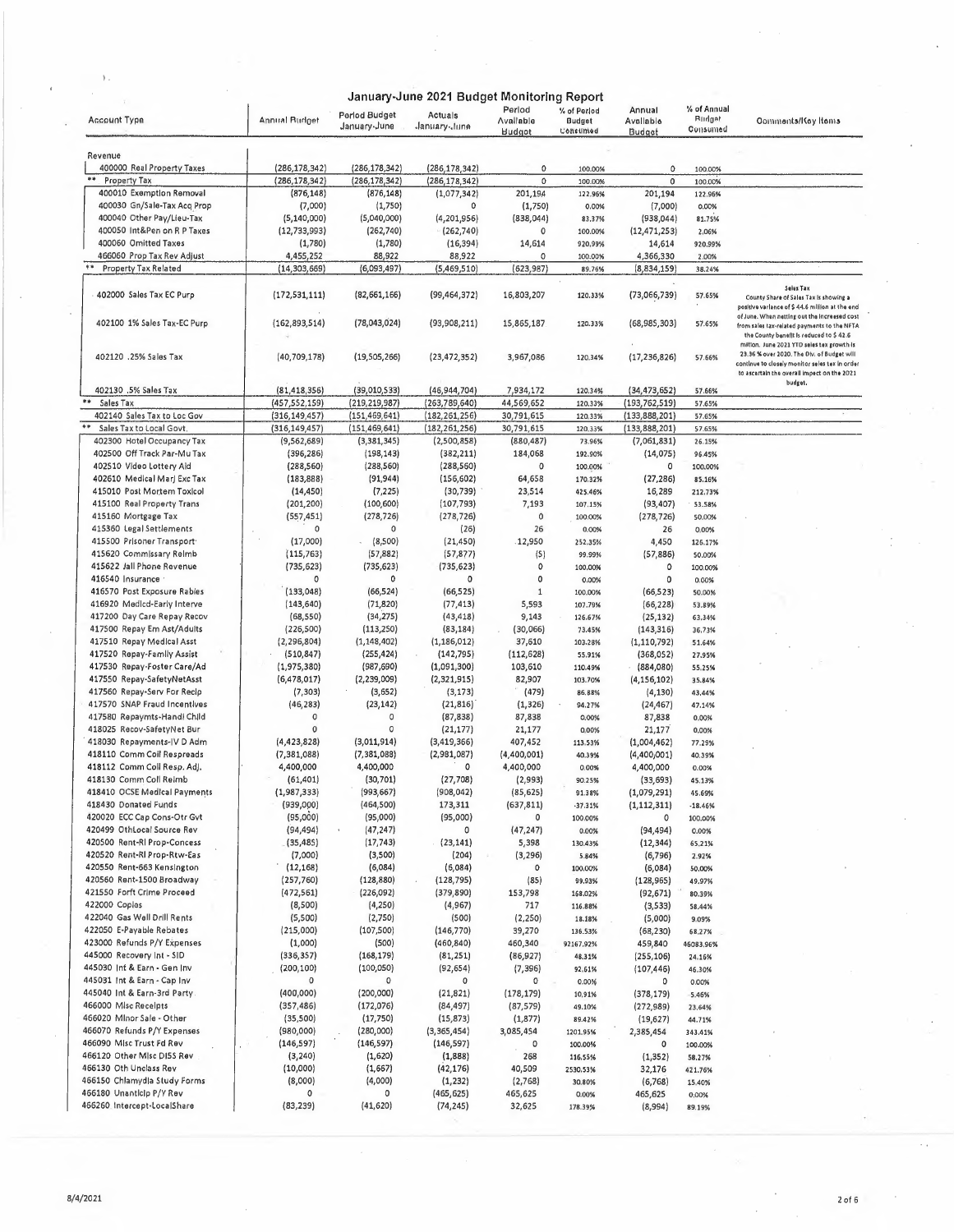|            | 466280 Local Srce - ECMCC<br>466310 Prem On Oblig - RAN<br>466360 Stadium Reimbursement<br>467000 Misc Depart Income     | (22,000)<br>(3,000,000)<br>(720,000)<br>(9,403)                   | (11,000)<br>(3,000,000)<br>(248,000)<br>(4, 702)            | (9,614)<br>$\Omega$<br>(128, 208)<br>$\overline{0}$        | (1, 386)<br>(3,000,000)<br>(119, 792)<br>(4, 702)       | 87.40%<br>0.00%<br>51,70%<br>0.00%      | (12, 386)<br>43.70%<br>(3,000,000)<br>0.00%<br>(591, 792)<br>17.81%<br>(9,403)<br>0.00%               | At the end of the period, or 50% of<br>the year, the County has achieved<br>54% of the annual Other Sources                             |  |
|------------|--------------------------------------------------------------------------------------------------------------------------|-------------------------------------------------------------------|-------------------------------------------------------------|------------------------------------------------------------|---------------------------------------------------------|-----------------------------------------|-------------------------------------------------------------------------------------------------------|-----------------------------------------------------------------------------------------------------------------------------------------|--|
|            | 480020 Sale-Excess Material<br>480030 Recycling Revenue<br>** Other Sources                                              | (135,000)<br>(45,000)<br>(42,048,322)                             | (126, 500)<br>(22, 500)<br>(22,759,407)                     | (142, 876)<br>(29, 291)<br>(22,819,414)                    | 16,376<br>6,791<br>60,007                               | 112.95%<br>130.18%<br>100.26%           | 7,876<br>105.83%<br>(15,709)<br>65.09%<br>(19, 228, 908)<br>54.27%                                    | revenue budget.                                                                                                                         |  |
|            | 406610 STD Clinic Fees<br>415000 Medical Exam Fees<br>415050 Treasurer Fees                                              | (193, 790)<br>(484,750)<br>(55,000)                               | (96, 895)<br>(342, 375)<br>(55,000)<br>(14,000)             | (35, 351)<br>(396, 579)<br>(108, 280)<br>(11, 270)         | (61, 544)<br>54,204<br>53,280<br>(2,730)                | 36.48%<br>115.83%<br>196.87%<br>80.50%  | (158, 439)<br>18.24%<br>(88, 171)<br>81.81%<br>53,280<br>196.87%<br>(16, 730)<br>40.25%               |                                                                                                                                         |  |
|            | 415105 Passport Fees<br>415110 Court Fees<br>415120 Small Claims AR Fees<br>415130 Auto Fees                             | (28,000)<br>(391, 600)<br>(200)<br>(5,451,000)                    | (195, 800)<br>(100)<br>(2,725,500)                          | (178, 925)<br>(15)<br>(1,911,617)                          | (16, 875)<br>(85)<br>(813, 883)                         | 91.38%<br>15,00%<br>70.14%              | (212, 675)<br>45,69%<br>(185)<br>7.50%<br>(3,539,383)<br>35.07%                                       |                                                                                                                                         |  |
|            | 415140 Comm of Educ Fees<br>415150 Recording Fees<br>415180 Vehicle Use Tax                                              | (116, 800)<br>(6, 200, 765)<br>(5,300,000)                        | (58, 400)<br>(3,550,383)<br>(2,650,000)                     | (68, 873)<br>(3,855,930)<br>(3, 169, 250)                  | 10,473<br>305,548<br>519,250                            | 117.93%<br>108.61%<br>119,59%           | (47, 927)<br>58,97%<br>(2,344,835)<br>62.18%<br>(2, 130, 750)<br>59.80%                               |                                                                                                                                         |  |
|            | 415185 E-Z Pass Tag Sales<br>415200 Civil Serv Exam Fees<br>415210 3rd Party Deduct Fee                                  | (17, 500)<br>(45,000)<br>(17,000)                                 | (8,750)<br>$\circ$<br>(8,500)                               | (3, 425)<br>$\circ$<br>(8,500)                             | (5, 325)<br>$\circ$<br>$\circ$                          | 39.14%<br>0,00%<br>100,00%              | (14, 075)<br>19.57%<br>(45,000)<br>0.00%<br>(8,500)<br>50.00%                                         |                                                                                                                                         |  |
| $\check{}$ | 41S510 Civil Proc Fees-Sher<br>415520 Sheriff Faes<br>415600 Inmate Discip Surch                                         | (1, 271, 690)<br>(32,500)<br>(12, 500)                            | (385, 845)<br>(16, 250)<br>(6, 250)                         | (385, 910)<br>(23, 186)<br>(5,216)                         | 65<br>6,936<br>(1,034)                                  | 100.02%<br>142.68%<br>83,46%            | (885, 780)<br>30,35%<br>(9, 314)<br>71.34%<br>(7, 284)<br>41.73%                                      |                                                                                                                                         |  |
|            | 41560S Drug Testing Charge<br>415610 Restitution Surcharge<br>415630 Bail Fee-Alt / Incar                                | (25,000)<br>(17,000)<br>(5,000)                                   | (12,500)<br>(8,500)<br>(2,500)                              | (17,966)<br>(10, 628)<br>(1,632)                           | 5,466<br>2,128<br>(868)                                 | 143.73%<br>125.04%<br>65.28%            | (7,034)<br>71.86%<br>(6, 372)<br>62.52%<br>(3, 368)<br>32.64%                                         |                                                                                                                                         |  |
|            | 415640 Probation Fees<br>415650 DWI Program<br>415670 Elec Monitoring Ch                                                 | (475,000)<br>(629, 950)<br>(3,600)                                | (237, 500)<br>(104, 992)<br>(1,800)<br>(5,000)              | (292, 412)<br>$\overline{0}$<br>(3,028)<br>(1, 148)        | 54,912<br>(104, 992)<br>1,228<br>(3,852)                | 123.12%<br>0.00%<br>168.19%<br>22.96%   | (182, 588)<br>61.56%<br>(629,950)<br>0.00%<br>(573)<br>84.10%<br>(8,852)<br>11.48%                    |                                                                                                                                         |  |
|            | 415680 Pmt-Home Care Revlew<br>416020 Comm Sanitat & Food<br>416030 Realty 5ubdivisions<br>416040 Individ Sewr Sys Opt   | (10,000)<br>(1, 175, 000)<br>(12,000)<br>(425,000)                | (587, 500)<br>(6,000)<br>(212,500)                          | (512, 874)<br>(4,075)<br>(270, 148)                        | (74, 626)<br>(1,925)<br>57,648                          | 87.30%<br>67,92%<br>127,13%             | (662, 126)<br>43.65%<br>(7,925)<br>33,96%<br>(154, 852)<br>63,56%                                     |                                                                                                                                         |  |
|            | 416090 Pen & Fines-Health<br>416150 PPD Tests<br>416160 TB Outreach                                                      | (20,000)<br>(8,580)<br>(47, 380)                                  | (10,000)<br>(4, 290)<br>(23, 690)                           | (6,003)<br>(664)<br>(27, 235)                              | (3,997)<br>(3,626)<br>3,545                             | 60.03%<br>15.48%<br>114.96%             | (13,997)<br>30.02%<br>(7, 916)<br>7.74%<br>(20, 145)<br>57.48%                                        |                                                                                                                                         |  |
|            | 416190 ImmunizationsService<br>416580 Training Course Fees<br>416610 Pub Health Lab Fees                                 | (8, 283)<br>(56, 235)<br>(185,000)                                | (4, 142)<br>(28, 118)<br>(92, 500)                          | (2, 201)<br>(36, 435)<br>(53, 405)                         | (1, 941)<br>8,318<br>(39, 095)                          | 53.15%<br>129.58%<br>57.74%             | (6,082)<br>26.57%<br>(19,800)<br>64.79%<br>(131, 595)<br>28.87%                                       |                                                                                                                                         |  |
|            | 418040 Inspec Fee Wght/Meas<br>418050 Item Price Waivr Fee<br>418400 Subpoena Fees                                       | (175,000)<br>(275,000)<br>(13, 546)<br>(170, 250)                 | (87,500)<br>(137,500)<br>(6, 773)<br>(105, 125)             | (96, 392)<br>(142, 849)<br>(6, 322)<br>(174, 453)          | 8,892<br>5,349<br>(451)<br>69,328                       | 110.16%<br>103.89%<br>93.35%<br>165.95% | (78, 608)<br>55.08%<br>(132, 151)<br>51.95%<br>(7, 224)<br>46.67%<br>4,203<br>102.47%                 |                                                                                                                                         |  |
|            | 418500 Park & Rec Chgs-Camp<br>418510 Park & Rec Chgs-Shel<br>418520 Chgs-Park Emp Subsis<br>418530 Golf Chg-Other Fees  | (299, 620)<br>(16, 200)<br>(170, 703)                             | (149, 810)<br>(8, 100)<br>(65, 352)                         | (277, 686)<br>(10, 500)<br>(125, 675)                      | 127,876<br>2,400<br>60,323                              | 185.36%<br>129.63%<br>192,31%           | (21, 935)<br>92.68%<br>(5,700)<br>64,81%<br>(45, 028)<br>73.62%                                       |                                                                                                                                         |  |
|            | 418540 Golf Chg-Greens Fees<br>418550 Sale of Forest Prod<br>418590 Spec Events Recelpts                                 | (393, 572)<br>(8,000)<br>(8, 100)                                 | (230, 786)<br>(4,000)<br>(4,050)                            | (428, 524)<br>(4, 361)<br>(200)                            | 197,738<br>361<br>(3,850)                               | 185.68%<br>109.01%<br>4.94%             | 34,952<br>108.88%<br>(3,640)<br>54.51%<br>(7,900)<br>2.47%                                            |                                                                                                                                         |  |
|            | 420000 Tx&Assm Sys-Oth Govt<br>420010 Elec Exp Other Govt<br>420030 Police 5ycs-Oth Gvt                                  | (168,000)<br>(7, 581, 812)<br>(307, 550)                          | (168,000)<br>(7,581,812)<br>(153, 775)                      | (168, 270)<br>(7,581,812)<br>(154, 315)                    | 270<br>$\circ$<br>540                                   | 100.16%<br>100.00%<br>100.35%           | 270<br>100,16%<br>0<br>100.00%<br>(153, 235)<br>50.18%                                                |                                                                                                                                         |  |
|            | 420190 Gen Svc-Oth Gov<br>420271 CE5QG Charges<br>421000 Pistol Permits<br>421500 Fines&Forfeited Ball                   | (960)<br>(30,000)<br>(160,000)<br>(17,000)                        | (480)<br>(2,500)<br>(80,000)<br>(8,500)                     | (480)<br>(17, 375)<br>(138, 745)<br>(4,630)                | $\circ$<br>14,875<br>58,745<br>(3,870)                  | 100.00%<br>695.00%<br>173.43%<br>54,47% | (480)<br>50,00%<br>(12, 625)<br>57.92%<br>(21, 255)<br>86.72%<br>(12, 370)<br>27.24%                  |                                                                                                                                         |  |
|            | 421510 Fines and Penalties<br>466010 NSF Check Fees<br>466190 Item Pricing Penalty                                       | (3,500)<br>(1,720)<br>(188,000)                                   | (1,750)<br>(860)<br>(124,000)                               | (4,095)<br>(1, 573)<br>(203, 170)                          | 2,345<br>713<br>79,170                                  | 234.00%<br>182.95%<br>163.85%           | 595<br>117,00%<br>(147)<br>91.48%<br>15,170<br>108.07%                                                | After 50% of the year, the County has<br>achieved 64% of the annuel Fees,<br>Fines, or Charges revenue budget.                          |  |
|            | 466340 STOPDWI VIP Prs Fees<br>** Fees, Fines or Charges<br>402190 Approp Fund Balance<br>** Appropriated Fund Balance   | (15,000)<br>(32,724,656)<br>(10,000,000)<br>(10,000,000)          | (7,500)<br>(20, 383, 751)<br>$\circ$<br>$\circ$             | (4,325)<br>(20, 947, 932)<br>$\circ$<br>$\circ$            | (3, 175)<br>564,181<br>$\circ$<br>$\circ$               | 57.67%<br>102.77%<br>0.00%              | (10, 675)<br>28.83%<br>(11, 776, 724)<br>64.01%<br>(10,000,000)<br>0.00%<br>(10,000,000)              |                                                                                                                                         |  |
|            | *** Local Source Revenue<br>405570 ME 50% Fed Presch<br>410070 FA-IV-B Preventive                                        | (1, 158, 956, 605)<br>(3,668,358)<br>(905,239)                    | (706, 104, 624)<br>(1,834,179)<br>(452, 620)                | (781, 466, 093)<br>(1,400,000)<br>(618, 525)               | 75,361,468<br>(434, 179)<br>165,906                     | 0.00%<br>110.67%<br>76.33%<br>136.65%   | 0.00%<br>(377, 490, 512)<br>67.43%<br>(2, 268, 358)<br>38.16%<br>(286, 714)<br>68.33%                 |                                                                                                                                         |  |
| $-1$       | 410080 FA-Admin Chargeback<br>410120 FA-SNAP ET 100%<br>410150 SSA-55l Pri Inc Prg                                       | 1,835,629<br>(391, 867)<br>(35,000)                               | 917,815<br>(195, 934)<br>(17,500)                           | 917,815<br>(202,003)<br>(7,600)                            | (1)<br>.6,070<br>(9,900)                                | 100.00%<br>103.10%<br>43,43%            | 917,814<br>50.00%<br>(189, 864)<br>51.55%<br>(27, 400)<br>21.71%                                      |                                                                                                                                         |  |
|            | 410180 Fed Aid 5chool Brk<br>410240 HUD Rev D14.267 CoC<br>410500 FA-Civil Defense                                       | (18, 286)<br>(5,975,723)<br>(340, 602)                            | (9, 143)<br>(2,910,853)<br>(170, 301)                       | (10,040)<br>(1, 159, 973)<br>(167, 155)                    | 897<br>(1,750,880)<br>(3, 147)                          | 109.81%<br>39.85%<br>98,15%             | (8, 246)<br>54.91%<br>(4,815,750)<br>19.41%<br>(173, 448)<br>49.08%                                   | Federal Aid                                                                                                                             |  |
|            | 410510 Fed Drug Enforcement<br>410520 Fr Ci Bflo Pol Dept<br>411000 MH Fed Medi Sal 5h                                   | (36, 686)<br>(28, 375)<br>(589, 441)                              | (18, 343)<br>(14, 188)<br>(294, 721)                        | (7, 149)<br>(14, 896)<br>(300, 180)                        | (11, 194)<br>708<br>5,460                               | 38.97%<br>104.99%<br>101.85%            | (29, 537)<br>19.49%<br>(13, 479)<br>52.50%<br>(289, 261)<br>50.93%                                    | Formula driven Federal Aid which<br>appears under budget, mainly in<br>Health and Human Service<br>Departments, is offset by savings in |  |
|            |                                                                                                                          |                                                                   |                                                             |                                                            |                                                         |                                         |                                                                                                       |                                                                                                                                         |  |
|            | 411490 Fed Ald - TANF FFFS<br>411495 FA-5YEP<br>411500 Fed Aid - MA In House                                             | (39, 623, 632)<br>(1,673,044)<br>2,122,109                        | (19,811,816)<br>(836, 522)<br>1,061,055                     | (15,881,729)<br>(706, 687)<br>928,914                      | (3,930,087)<br>(129, 835)<br>132,141                    | 80.16%<br>84.48%<br>87.55%              | (23,741,903)<br>40.08%<br>(966, 357)<br>42.24%<br>1,193,195<br>43.77%                                 | associated expenditures.                                                                                                                |  |
|            | 411520 FA-Family Assistance<br>411540 FA-Social Serv Admin<br>411550 FA-Soc Serv Adm A-87<br>411570 Fed Ald - SNAP Admin | (34, 727, 326)<br>(19, 182, 498)<br>(1, 185, 452)<br>(13,572,956) | (17, 363, 663)<br>(9, 591, 249)<br>(592,726)<br>(6,786,478) | (11,754,089)<br>(7, 207, 220)<br>(420, 464)<br>(5,232,503) | (5,609,574)<br>(2,384,029)<br>(172, 262)<br>(1,553,975) | 67.69%<br>75.14%<br>70.94%<br>77.10%    | (22, 973, 237)<br>33.85%<br>(11, 975, 278)<br>37.57%<br>(764, 988)<br>35.47%<br>(8,340,453)<br>38.55% |                                                                                                                                         |  |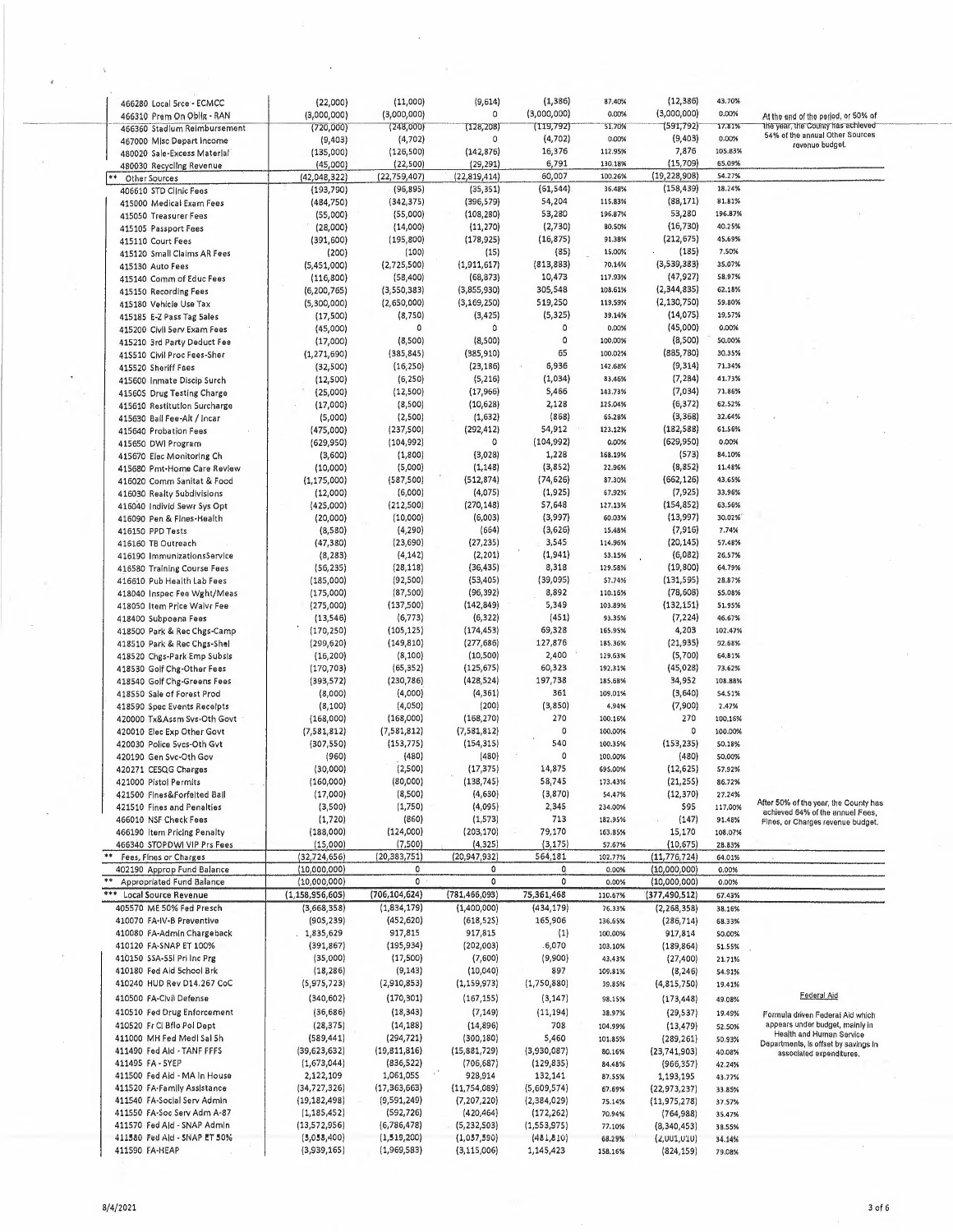| 411610 FA-Serv/Recipients    | (5,310,745)     | (2,655,373)     | (1, 262, 772)   | (1,392,601)    | 47,56%     | (4,047,973)     | 23.78%    |                                                                                       |
|------------------------------|-----------------|-----------------|-----------------|----------------|------------|-----------------|-----------|---------------------------------------------------------------------------------------|
| 411640 FA-Daycare Block Grt  | (23, 203, 076)  | (11,601,538)    | (10, 763, 084)  | (838, 454)     | 92.77%     | (12, 439, 992)  | 46.39%    |                                                                                       |
| 411670 FA-Refugee&Entrants   | (50, 856)       | (25, 428)       | (10, 368)       | (15,060)       | 40.78%     | (40, 488)       | 30.39%    |                                                                                       |
| 411600 FA Foster Care/Adout  | (14, 010, 248)  | (7, 308, 124)   | (0, 235, 881)   | (1,054,245)    | 85.57%     | (5, 562, 567)   | 42.19%    |                                                                                       |
|                              |                 |                 | (230, 880)      |                | 108.30%    | (195, 479)      | 54.15%    |                                                                                       |
| 411690 FA-IV-D Incentives    | (426, 359)      | (213, 180)      |                 | 17,701         |            |                 |           |                                                                                       |
| 411700 FA-TANF Safety Net    | (564, 749)      | (282, 375)      | (135, 955)      | (146, 419)     | 48.15%     | (428, 794)      | 24.07%    |                                                                                       |
| 411780 Fed Ald-Medicald Adm  | (123, 643)      | (61, 822)       | (61, 821)       | (1)            | 100.00%    | (61, 822)       | 50,00%    | After 50% of the year, the County has                                                 |
| 412000 FA-School Lunch Prog  | (29,056)        | (14, 528)       | (15,982)        | 1,454          | 110.01%    | (13,074)        | 55,00%    | achieved 40% of the budgeted<br>Federal revenue.                                      |
| 414000 Federal Ald           | (262, 544)      | (41, 367)       | (33, 451)       | (7, 916)       | 80.86%     | (229,093)       | 12.74%    |                                                                                       |
| 414010 Federal Aid - Other   | (6, 375)        | (3, 188)        | 0               | (3, 188)       | 0.00%      | (6, 375)        | 0.00%     |                                                                                       |
| 414020 Misc Federal Ald      | (45, 857)       | (22, 929)       | (58,802)        | 35,874         | 256.46%    | 12,945          | 128.23%   |                                                                                       |
| 414030 FMAP Revenue          | $\circ$         | 0               | (904, 828)      | 904,828        | 0.00%      | 904,828         | 0.00%     |                                                                                       |
| *** Federal Revenue          | (169, 613, 820) | (84, 639, 996)  | (67, 127, 705)  | (17, 512, 291) | 79.31%     | (102, 486, 115) | 39.58%    |                                                                                       |
|                              |                 |                 |                 |                |            |                 |           |                                                                                       |
| 405000 State Aid Fr Da Sal   | (77, 682)       | (38, 841)       | (15, 536)       | (23, 305)      | 40,00%     | (62, 146)       | 20.00%    |                                                                                       |
| 405010 St Re Indigent Care   | (30,000)        | (15,000)        | (44, 984)       | 29,984         | 299.89%    | 14,984          | 149.95%   | <b>State Ald</b>                                                                      |
| 405060 State Ald - NYSERDA   | (75, 603)       | (75, 603)       | (75, 603)       | (0)            | 100.00%    | (0)             | 100.00%   | Overali benefit of \$ 61.7 million wes                                                |
| 405170 SA-Crt Fac Incen Ald  | (2, 222, 863)   | (1, 111, 432)   | (885, 855)      | (225, 577)     | 79.70%     | (1, 337, 008)   | 39.85%    | realized due to elimination by NYS In their                                           |
| 405190 StAld-Octane Testing  | (30,000)        | (15,000)        | (10,079)        | (4, 921)       | 67.20%     | (19,921)        | 33.60%    | SFY 21-22 Budget of withholding a 20%                                                 |
| 405500 SA-Spec Need Presch   | (31, 460, 139)  | (15, 730, 070)  | (20, 911, 563)  | 5,181,493      | 132.94%    | (10, 548, 576)  | 66.47%    | portion of County State Aid payments and                                              |
|                              |                 |                 |                 |                |            |                 |           | elso due to payments received in 2021 for                                             |
| 405520 SA-NYS DOH El Serv    | (4,032,801)     | (2,016,401)     | (2,320,541)     | 304,141        | 115.08%    | (1,712,260)     | 57.54%    | NYS SFY 20-21 witholdings which occurred                                              |
| 405530 SA-Admin Preschool    | (378, 836)      | (189, 418)      | (382, 725)      | 193,307        | 202.05%    | 3,889           | 101.03%   | In 2020. The gross 2021 benefit is \$38.3<br>million for budgeted 2021 revenue losses |
| 405540 SA-Art VI-P H Work    | (1,832,215)     | (916, 108)      | (942, 363)      | 26,256         | 102.87%    | (889, 852)      | 51,43%    | and another \$ 23.4 million relating to the                                           |
| 405560 SA-NYS DOH El Admin   | (454, 155)      | (227,078)       | (230, 962)      | 3,885          | 101,71%    | (223, 193)      | 50.86%    | 2021 return of withholdings which                                                     |
| 405590 SA-Medicald El Admin  | (123, 643)      | (61, 822)       | (61, 822)       | 1              | 100.00%    | (61, 821)       | 50.00%    | occurred in 2020. \$9.3 million of this                                               |
| 405595 SA-Med Antl Fraud     | (425, 360)      | (212, 680)      | (136, 245)      | (76, 435)      | 64.06%     | (289, 115)      | 32.03%    | benefit was used as a funding source for                                              |
| 406000 SA-Fr Prob Serv       | (1, 181, 952)   | (590, 976)      | (590, 976)      | 0              | 100,00%    | (590, 976)      | 50.00%    | additional 2021 pay-as-you-go capital                                                 |
| 406010 SA-Fr Nav Law Enforc  | (80, 500)       | (40, 250)       | 58,201          | (98,451)       | $-144.60%$ | (138, 701)      | $-72.30%$ | project work end another\$ 34.6 million                                               |
|                              |                 |                 |                 |                |            |                 |           | was utilized as a funding source in the 2021<br>RENEW Plen. The remaining unutilized  |
| 406020 SA-Snomob Lw Enforc   | (20,000)        | (10,000)        | 0               | (10,000)       | 0.00%      | (20,000)        | 0.00%     | positive variance through June 2021 is \$                                             |
| 406500 Refugee Hith Assment  | (91, 041)       | (45, 521)       | (18, 368)       | (27, 152)      | 40.35%     | (72, 673)       | 20,18%    | 17.8 million.                                                                         |
| 406550 Emerg Med Training    | (358, 655)      | (179, 328)      | (157,610)       | (21, 718)      | 87,89%     | (201, 045)      | 43.94%    |                                                                                       |
| 406560 SA-Art VI-PubHithLab  | (2, 291, 936)   | (1, 145, 968)   | (1, 259, 013)   | 113,045        | 109,86%    | (1,032,923)     | 54.93%    |                                                                                       |
| 406810 SA-Foren Mntl Hea Sr  | (2,842,867)     | (1, 421, 434)   | (1, 141, 768)   | (279, 666)     | 80.33%     | (1,701,099)     | 40.16%    |                                                                                       |
| 406830 SA-Mental Health II   | (28, 928, 895)  | (14, 377, 107)  | (14, 325, 786)  | (51, 321)      | 99.64%     | (14,603,109)    | 49.52%    |                                                                                       |
| 406860 State Ald - OASAS     | (11,717,076)    | (5,764,987)     | (5,610,179)     | (154, 808)     | 97.31%     | (6, 106, 897)   | 47.88%    |                                                                                       |
|                              |                 |                 |                 |                |            |                 |           |                                                                                       |
| 406880 State Aid - OPWDD     | (526, 325)      | (263, 163)      | (263, 163)      | 1              | 100,00%    | (263, 162)      | 50.00%    |                                                                                       |
| 406890 Handpd Park Surch     | (25, 500)       | (12,750)        | (5,308)         | (7, 442)       | 41.63%     | (20, 192)       | 20.82%    |                                                                                       |
| 407500 SA-MA In House        | 2,122,109       | 1,061,055       | 1,206,639       | (145, 585)     | 113.72%    | 915,470         | 56.86%    |                                                                                       |
| 407510 SA-Spec Need Adult    | (2, 310)        | (1, 155)        | 0               | (1, 155)       | 0.00%      | (2,310)         | 0.00%     |                                                                                       |
| 407520 SA-Family Assistance  | 0               | 0               | (11, 107)       | 11,107         | 0.00%      | 11,107          | 0.00%     |                                                                                       |
| 407540 SA-Soc Serv Admin     | (32,907,805)    | (15,853,903)    | (14, 655, 661)  | (1, 198, 242)  | 92.44%     | (18, 252, 144)  | 44,54%    |                                                                                       |
| 407580 SA-Sch Breakfst Prog  | (842)           | (421)           | (450)           | 29             | 106.89%    | (392)           | 53.44%    |                                                                                       |
|                              |                 |                 | (266)           | 19             | 107.69%    | (228)           | 53.85%    |                                                                                       |
| 407590 SA-School Lunch Prog  | (494)           | (247)           |                 |                |            |                 |           |                                                                                       |
| 407600 SA-Sec Det Other Co   | (707,080)       | (478, 540)      | (1,001,134)     | 522,594        | 209.21%    | 294,054         | 141.59%   |                                                                                       |
| 407610 SA-Sec Det Loc Yth    | (4,064,316)     | (2,032,158)     | (2,946,363)     | 914,205        | 144.99%    | (1, 117, 953)   | 72,49%    |                                                                                       |
| 407615 SA-Non-Sec Loc Yth    |                 | $\Omega$        | (319,085)       | 319,085        | 0.00%      | 319,085         | 0.00%     |                                                                                       |
| 407625 SA-Ralse the Age      | (6,832,520)     | (3, 228, 693)   | (4, 412, 093)   | 1,183,401      | 136.65%    | (2,420,427)     | 64.57%    |                                                                                       |
| 407630 SA-Safety Net Assist  | (8,694,262)     | (4, 347, 131)   | (4, 132, 868)   | (214, 263)     | 95.07%     | (4, 561, 394)   | 47.54%    |                                                                                       |
| 407640 SA-Emrg Assist/Adult  | (600, 572)      | (300, 286)      | (169, 127)      | (131, 159)     | 56,32%     | (431, 445)      | 28.16%    |                                                                                       |
| 407650 SA-Foster Care/Adopt  | (23, 252, 617)  | (9,626,309)     | (9, 240, 667)   | (385, 641)     | 95,99%     | (14,011,950)    | 39.74%    |                                                                                       |
|                              |                 |                 |                 |                |            |                 |           |                                                                                       |
| 407670 SA-EAF Prev POS       | (5,704,692)     | (2,852,346)     | (931, 023)      | (1,921,323)    | 32.64%     | (4,773,669)     | 16.32%    |                                                                                       |
| 407680 SA-Serv Fr Recipnts   | (4,997,798)     | (2,930,460)     | (4,400,407)     | 1,469,947      | 150.16%    | (597, 391)      | 88,05%    |                                                                                       |
| 407710 SA-Legal Serv/Disab   | (141,800)       | (70,900)        | 0               | (70, 900)      | 0.00%      | (141,800)       | 0.00%     |                                                                                       |
| 407720 SA-Handicapped Child  | (230, 943)      | (115, 472)      | 0               | (115, 472)     | 0.00%      | (230,943)       | 0.00%     |                                                                                       |
| 407730 State Ald - Burlals   | (1,034)         | (517)           | $\circ$         | (517)          | 0.00%      | (1,034)         | 0.00%     |                                                                                       |
| 407740 SA-Veterns Srv Agenc  | (50,000)        | 0               | 0               | 0              | 0.00%      | (50,000)        | 0.00%     |                                                                                       |
| 407780 SA-Daycare Block Grt  | (4,784,039)     | (2,392,020)     | (892, 906)      | (1, 499, 114)  | 37.33%     | (3,891,133)     | 18.66%    |                                                                                       |
| 407785 SA-WDI Enrollment     | 0               | 0               | (162, 267)      | 162,267        | 0.00%      | 162,267         | 0.00%     |                                                                                       |
| 407795 State Aid - Code Blue | (406, 428)      |                 |                 |                |            |                 |           |                                                                                       |
|                              |                 | (203, 214)      | (406, 429)      | 203,215        | 200.00%    | 1               | 100.00%   |                                                                                       |
| 408000 SA-Youth Progs        | (22, 275)       | (11, 138)       | (35, 340)       | 24,202         | 317, 31%   | 13,065          | 158.65%   |                                                                                       |
| 408020 Youth-Relmb Programs  | (784, 495)      | (392, 248)      | (615, 185)      | 222,938        | 156.84%    | (169, 310)      | 78.42%    |                                                                                       |
| 408030 Yth-Runaway Adv Prog  | (34, 327)       | (17, 164)       | (29, 521)       | 12,357         | 172,00%    | (4,806)         | 86.00%    |                                                                                       |
| 408040 Yth-Runway Reim Prog  | (34,328)        | (17, 164)       | (11, 345)       | (5,819)        | 66,10%     | (22, 983)       | 33.05%    |                                                                                       |
| 408050 Yth-Homeless Adv Prg  | (72, 656)       | (36, 328)       | (62, 312)       | 25,984         | 171.53%    | (10, 344)       | 85.76%    |                                                                                       |
| 408060 Yth-Homeless Reim Pr  | (51,086)        | (25, 543)       | (14, 530)       | (11, 013)      | 56.88%     | (36, 556)       | 28.44%    |                                                                                       |
| 408065 Yth-Supervision       | (840,000)       | {420,000}       | (523,692)       | 103,692        | 124.69%    | (316, 308)      | 62,34%    |                                                                                       |
| 408530 SA-Crim Justice Prog  |                 |                 |                 |                |            |                 |           |                                                                                       |
|                              | (672, 071)      | (363,536)       | (436, 332)      | 72,797         | 120.02%    | (235, 739)      | 64.92%    | \$4,068,952 of unbudgeted NYS                                                         |
| 409000 State Aid Revenues    | (271, 075)      | (140,623)       | (267, 883)      | 127,261        | 190.50%    | (3, 192)        | 98.82%    | Discovery Ald was received in April.                                                  |
| 409010 State Ald - Other     | (185, 532)      | (185, 532)      | (4, 321, 789)   | 4,136,257      | 2329.40%   | 4,136,257       | 2329.40%  |                                                                                       |
| 409020 SA-MIsc               | (27, 564)       | (13, 782)       | (29, 972)       | 16,190         | 217.48%    | 2,408           | 108.74%   |                                                                                       |
| 409030 SA-Main-Lieu of Rent  | (157, 578)      | (78, 789)       | (87,002)        | 8,213          | 110.42%    | (70,576)        | 55.21%    |                                                                                       |
| 409050 SA-Revenue Offset     | (5,558,881)     | (5,558,881)     | (9,860,893)     | 4,302,012      | 177.39%    | 4,302,012       | 177.39%   |                                                                                       |
| *** State Revenue            | (189, 177, 355) | (95,094,372)    | (108, 103, 259) | 13,008,886     | 113.68%    | (81,074,096)    |           |                                                                                       |
|                              |                 |                 |                 |                |            |                 | 57.14%    |                                                                                       |
| 450000 Interfnd Rev Non-Sub  | (52, 208, 609)  | (636,037)       | (643, 934)      | 7,897          | 101.24%    | (51,564,675)    | 1.23%     |                                                                                       |
| 486010 Resid Equity Tran-in  | (29, 746)       | (29, 746)       | (29, 747)       | 1              | 100.00%    | 1               | 100.00%   |                                                                                       |
| ***<br>Interfund Revenue     | (52, 238, 355)  | (665, 783)      | (673, 681)      | 7,898          | 101.19%    | (51, 564, 674)  | 1,29%     |                                                                                       |
| **** County Revenue          | (1,569,986,135) | (886, 504, 776) | (957, 370, 737) | 70,865,961     | 107.99%    | (612, 615, 397) | 60,98%    |                                                                                       |
|                              |                 |                 |                 |                |            |                 |           |                                                                                       |

 $\mathcal{A}$ 

i.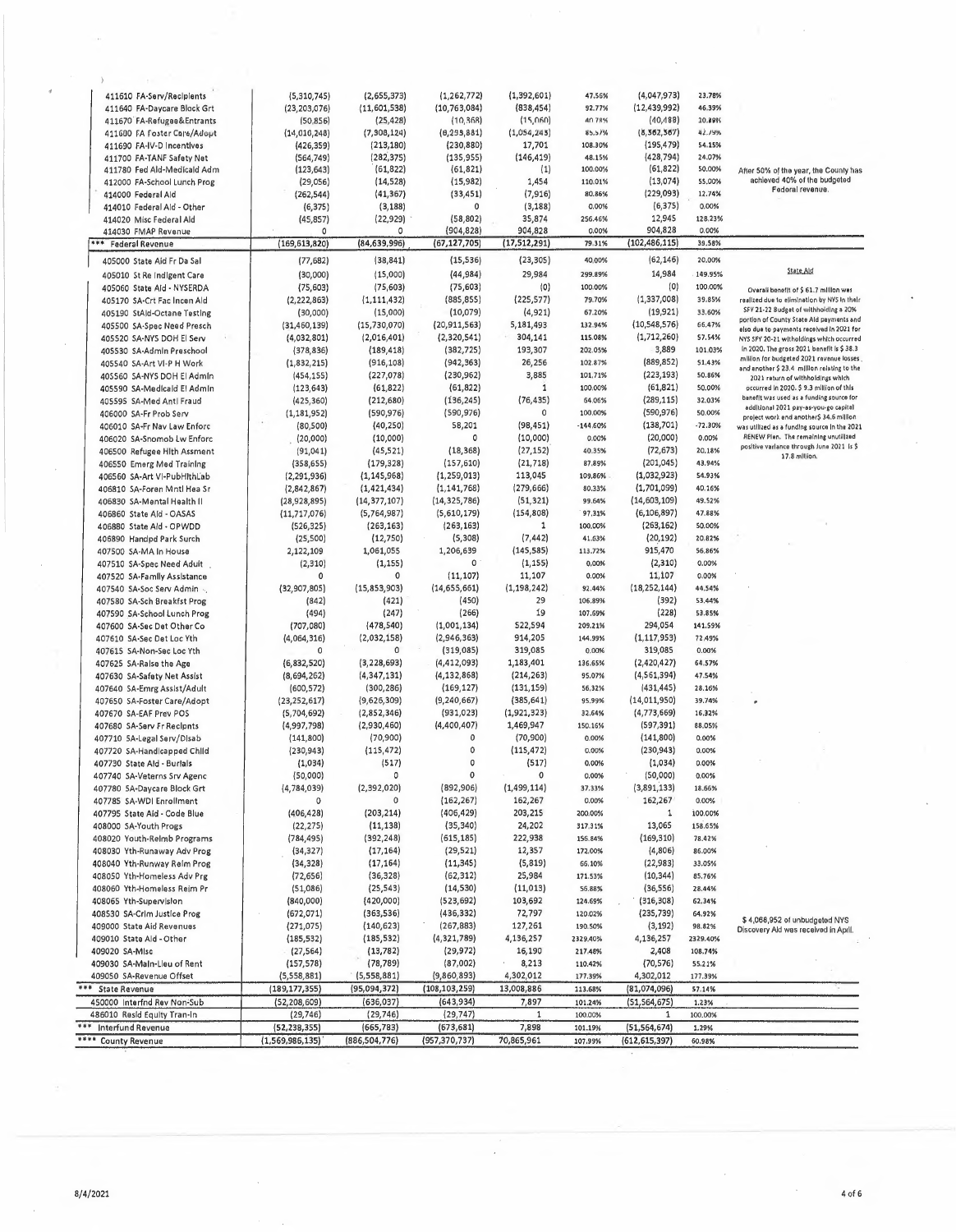| 500000 Full Time - Salarles         | 221,067,095  | 106,281,753 | 101,120,704   | 5,161,050      | 95.14%          | 119,946,391     | 45,74%          |                                                                      |
|-------------------------------------|--------------|-------------|---------------|----------------|-----------------|-----------------|-----------------|----------------------------------------------------------------------|
| 500010 Part Time - Wages            | 3,258,315    | 1,453,512   | 1,112,450     | 341,062        | 76.54%          | 2,145,865       | 34.14%          | After 50% of the year,<br>the County has spent 45%                   |
| 500020 Regular PT - Wages           | 1,415,266    | 687,981     | 544,769       | 143,212        | 79.18%          | 870,497         | 38.49%          | of budgeted salarles.                                                |
| 500030 Seasonal - Wages             | 912,836      | 445,008     | 141,407       | 303,601        | 31,78%          | 771,429         | 15.49%          |                                                                      |
| $\ast\ast$<br>Salarles              | 226,653,512  | 108,868,254 | 102,919,330   | 5,948,924      | 94.54%          | 123,734,182     | 45.41%          |                                                                      |
| 500300 Shift Differential           |              | 792,465     | 785,959       | 6,506          |                 | 837,087         |                 |                                                                      |
|                                     | 1,623,046    |             |               |                | 99.18%          |                 | 48.42%          | Through the end of June, overtime is                                 |
| 500320 Uniform Allowance            | 915,600      | 215,250     | 215,250       | 0              | 100.00%         | 700,350         | 23.51%          | showing a negative variance of                                       |
| 500330 Hollday Worked               | 1,847,157    | 903,858     | 1,028,204     | (124, 345)     | 113.76%         | 818,953         | 55.66%          | \$564K.                                                              |
| 500340 Line-up Pay                  | 2,560,621    | 1,244,187   | 1,087,771     | 156,417        | 87.43%          | 1,472,850       | 42.48%          |                                                                      |
| 500350 Other Employee Pymts         | 1,730,485    | 844,380     | 610,339       | 234,041        | 72.28%          | 1,120,146       | 35.27%          |                                                                      |
| 501000 Overtime                     | 15, 186, 215 | 8,277,674   | 8,842,150     | (564, 475)     | 106.82%         | 6,344,065       | 58.22%          |                                                                      |
| $\ast\ast$                          |              |             |               |                |                 |                 |                 |                                                                      |
| Non-Salaries                        | 23,863,124   | 12,277,815  | 12,569,672    | (291, 857)     | 102.38%         | 11,293,452      | 52,67%          |                                                                      |
| 504990 Reductions Per Srv           | (1,637,541)  | (817, 541)  | 0             | (817,541)      | 0.00%           | (1,637,541)     | 0.00%           |                                                                      |
| 504992 Salary Reserves              | 6,000,000    | 0           | 0             | 0              | 0.00%           | 6,000,000       | 0.00%           |                                                                      |
| $\pm \pm$<br>Countywide Adjustments | 4,362,459    | (817, 541)  | $\mathbf 0$   | (817, 541)     | 0.00%           | 4,362,459       | 0.00%           |                                                                      |
| *** Personnel Related Expense       | 254,879,095  | 120,328,528 | 115,489,002   | 4,839,527      | 95.98%          | 139,390,093     | 45.31%          |                                                                      |
|                                     |              |             |               | 61,064,696     |                 |                 |                 |                                                                      |
| 502000 Fringe Benefits              | 126,478,607  | 61,063,203  | (1, 493)      |                | 0.00%           | 126,480,100     | 0.00%           |                                                                      |
| 502010 Employer FICA                | 0            | 0           | 6,920,807     | (6,920,807)    | 0.00%           | (6,920,807)     | 0.00%           | All departmentaj Fringe Benefit                                      |
| 502020 Empler FICA-Medicare         | $\circ$      | 0           | 1,613,458     | (1,613,458)    | 0.00%           | (1,613,458)     | 0.00%           | expense is budgeted in acceunt                                       |
| 502030 Employee Health Ins          | 0            | 0           | 19,003,235    | (19,003,235)   | 0.00%           | (19,003,235)    | 0.00%           | 502000. Actual expense is recorded                                   |
| 502040 Dentai Plan                  | o            | 0           | 574,836       | (574, 836)     | 0,00%           | (574, 836)      | 0.00%           | at the detailed level indiceted. The                                 |
|                                     |              | 5,861,884   | 6,399,752     |                |                 |                 |                 | exception is the budget for Workers<br>Compensation and ECMC legacy- |
| 502050 Workers' Compensation        | 12,024,377   |             |               | (537,868)      | 109.18%         | 5,624,625       | 53.22%          | related expense.                                                     |
| 502060 Unamployment Ins             |              | 0           | (702, 553)    | 702,553        | 0.00%           | 702,553         | 0.00%           |                                                                      |
| 502070 Hosp & Med-Retirees'         | 2,184,480    | 1,092,240   | 14,219,036    | (13, 126, 796) | 1301.82%        | (12,034,556)    | 650.91%         |                                                                      |
| 502090 Hlth ins Waiver              | 0            | 0           | 817,616       | (817, 616)     | 0.00%           | (817, 616)      | 0.00%           |                                                                      |
| 502100 Retirement                   | 0            | $\Omega$    | 15,614,878    | (15,614,878)   | 0.00%           | (15, 614, 878)  | 0.00%           | After 50% of the year, the County has                                |
| 502130 Wkrs Cmp Otr Fd Reim         | (9,744,568)  | (4,750,477) | (3, 162, 433) | (1,588,044)    | 66.57%          | (6, 582, 135)   | 32.45%          | spent 47% of the total budgeted                                      |
|                                     |              |             |               |                |                 |                 |                 | Fringe Benefit expanse.                                              |
| 502140 3rd Party Recoveries         | (1,424,032)  | (694, 216)  | (902, 754)    | 208,538        | 130.04%         | (521, 278)      | 63.39%          |                                                                      |
| *** Fringe Benefit Total            | 129,518,864  | 62,572,634  | 60,394,385    | 2,178,250      | 96.52%          | 69,124,479      | 46.63%          |                                                                      |
| 505000 Office Supplies              | 1,080,491    | 459,999     | 273,213       | 186,786        | 59.39%          | 807,277         | 25.29%          |                                                                      |
| 505200 Clothing Supplias            | 532,702      | 250,773     | 182,135       | 68,638         | 72.63%          | 350,567         | 34.19%          |                                                                      |
| 505400 Food & Kitchen Supp          | 1,626,325    | 594,961     | 446,824       | 148,137        | 75.10%          | 1,179,501       | 27.47%          |                                                                      |
|                                     |              |             |               |                |                 |                 |                 |                                                                      |
| 505600 Auto Tr & Hvy Eq Sup         | 1,919,513    | 1,346,099   | 647,299       | 698,800        | 48.09%          | 1,272,214       | 33.72%          |                                                                      |
| 505800 Medical & Hith Supp          | 2,829,100    | 691,949     | 424,632       | 267,317        | 61.37%          | 2,404,468       | 15.01%          |                                                                      |
| 506200 Maintenance & Repair         | 2,428,372    | 1,234,340   | 870,928       | 363,412        | 70.56%          | 1,557,444       | 35.86%          |                                                                      |
| 506400 Highway Supplias             | 2,000        | 286         | 0             | 286            | 0.00%           | 2,000           | 0.00%           |                                                                      |
| 507000 E-Z Pass Supplies            | 14,700       | 7,350       | 0             | 7,350          | 0,00%           | 14,700          | 0.00%           |                                                                      |
| **<br><b>Supplies and Repairs</b>   | 10,433,203   | 4,585,757   | 2,845,031     |                |                 |                 |                 |                                                                      |
|                                     |              |             |               | 1,740,726      | 62.04%          | 7,588,172       | 27.27%          |                                                                      |
| 555000 General Liability            | 5,182,518    | 1,291,000   | 22            | 1,290,978      | 0.00%           | 5,182,496       | 0.00%           |                                                                      |
| 555010 Settlmts/Jdgmnts-Lit         | 0            | 0           | 89,857        | (89, 857)      | 0.00%           | (89, 857)       | 0.00%           |                                                                      |
| 555020 Travel & Mileage-Lit         | 0            | 0           | 57            | (57)           | 0.00%           | (57)            | 0.00%           |                                                                      |
| 555030 Litig & Rel Disburs.         | 0            | 0           | 45,399        | (45, 399)      | 0.00%           | (45, 399)       | 0.00%           |                                                                      |
| 555040 Expert/Cons Fees-Lit         | 0            | $\Omega$    | 312,630       | (312, 630)     | 0.00%           | (312, 630)      |                 |                                                                      |
| 555050 Insurance Premiums           | 19,400       | 9,700       |               |                |                 |                 | 0.00%           | Risk Retention expense is budgeted                                   |
|                                     |              |             | 828,849       | (819, 149)     | 8544.84%        | (809, 449)      | 4272.42%        | in account 555000 while actual                                       |
| <b>Risk Retention</b>               | 5,201,918    | 1,300,700   | 1,276,815     | 23,885         | 98.16%          | 3,925,103       | 24.55%          | expense is recorded at a datailad                                    |
| 510000 Local Mileage Reimb          | 1,087,090    | 535,795     | 351,105       | 184,690        | 65.53%          | 735,985         | 32.30%          | level in the eccounts indicated, in                                  |
| 510100 Out Of Area Travel           | 504,521      | 195,822     | 54,666        | 141,156        | 27.92%          | 449,854         | 10.84%          | total Risk Retention is on budget for                                |
| 510200 Training And Educat          |              |             |               |                |                 |                 |                 | the period.                                                          |
|                                     |              |             |               |                |                 |                 |                 |                                                                      |
|                                     | 580,216      | 321,913     | 268,638       | 53,275         | 83.45%          | 311,578         | 46.30%          |                                                                      |
| 511000 Control Board Expense        | 504,000      | 252,000     | 225,094       | 26,906         | 89,32%          | 278,906         | 44.66%          |                                                                      |
| 515000 Utility Charges              | 2,744,416    | 1,371,125   | 1,599,051     | (227, 926)     | 116.62%         | 1,145,365       | 58.27%          |                                                                      |
| 516040 DSS Trng & Edu Pro           | 1,501,950    | 750,975     | 750,975       | ٥              | 100.00%         | 750,975         | 50.00%          |                                                                      |
| 530000 Other Expenses               | 5,241,314    | 1,140,122   | 491,132       | 648,990        | 43,08%          |                 |                 |                                                                      |
|                                     |              |             |               |                |                 | 4,750,182       | 9.37%           |                                                                      |
| 530010 Chargebacks                  | 1,494,900    | 747,450     | 586,735       | 160,715        | 78.50%          | 908,165         | 39.25%          |                                                                      |
| 530030 Plvot Wage Subsidles         | 2,805,679    | 1,458,536   | 1,333,838     | 124,698        | 91.45%          | 1,471,841       | 47.54%          |                                                                      |
| 545000 Rental Charges               | 9,823,694    | 4,670,167   | 4,410,740     | 259,427        | 94.45%          | 5,412,953       | 44.90%          |                                                                      |
| ÷٠<br>Other                         | 31,489,696   | 12,744,605  | 11,348,789    | 1,395,816      | 89.05%          | 20,140,907      | 36.04%          |                                                                      |
| Non Profit Purchase of Servic       | 105,903,607  | 50,325,279  | 47,725,719    | 2,599,559      | 94.83%          | 58,177,888      | 45,07%          |                                                                      |
| Professional Srvs Contracts a       | 42,374,225   | 17,236,619  | 16,070,700    | 1,165,919      | 93.24%          | 26,303,525      |                 |                                                                      |
| 516050 Dept Payments-ECMCC          |              |             |               |                |                 |                 | 37.93%          |                                                                      |
|                                     | 7,337,548    | 4,638,274   | 4,452,480     | 185,794        | 95.99%          | 2,885,068       | 60.68%          |                                                                      |
| 516051 ECMCC Drug & Alcohol         | 397,493      | 198,747     | 198,747       | 0              | 100,00%         | 198,747         | 50.00%          |                                                                      |
| <b>ECMCC Payments</b>               | 7,735,041    | 4,837,021   | 4,651,226     | 185,794        | 96,16%          | 3,083,815       | 60.13%          |                                                                      |
| 516060 Sales Tax Loc Gov 3%         | 316,149,457  | 151,469,641 | 182,261,256   | (30,791,615)   | 120.33%         | 133,888,201     | 57,65%          |                                                                      |
| 516070 Flat Dist from 1%            | 12,500,000   | 12,500,000  | 12,500,000    | $\circ$        | 100.00%         | 0               | 100.00%         |                                                                      |
| 520030 NFTA-Share Sales Tax         |              |             |               |                |                 |                 |                 |                                                                      |
|                                     | 20,361,690   | 9,755,332   | 11,738,911    | (1,983,579)    | 120.33%         | 8,622,779       | 57.65%          |                                                                      |
| Sales Tax to Local Government       | 349,011,147  | 173,724,973 | 206,500,167   | (32, 775, 194) | 118.87%         | 142,510,980     | 59.17%          |                                                                      |
| Contractual                         | 523,618,360  | 258,332,805 | 287,156,727   | (28, 823, 922) | 111.16%         | 236,461,634     | 54.84%          |                                                                      |
| 561410 Lab & Tech Eqt               | 3,445,489    | 870,949     | 818,408       | 52,540         | 93.97%          | 2,627,080       | 23,75%          |                                                                      |
| 561420 Office Furn & Fixt           | 487,251      | 242,963     | 150,066       | 92,897         | 61.77%          | 337,184         | 30.80%          |                                                                      |
| 561430 Bldg Grs & Hvy Eq            | 32,328       | 24,328      | 21,191        | 3,137          | 87.11%          |                 |                 |                                                                      |
| 561440 Motor Vehicles               | 206,504      |             |               |                |                 | 11,137          | 65.55%          |                                                                      |
|                                     |              | 93,070      | 93,850        | (780)          | 100.84%         | 112,654         | 45.45%          |                                                                      |
| Equipment                           | 4,171,571    | 1,231,309   | 1,083,516     | 147,794        | 88.00%          | 3,088,056       | 25.97%          |                                                                      |
| 559000 County Share - Grants        | 8,392,759    | 1,538,526   | 1,524,094     | 14,432         | 99.06%          | 6,868,665       | 18,16%          |                                                                      |
| 570020 Interfund - Road             | 18,993,685   | 13,770,569  | 13,747,528    | 23,042         | 99.83%          | 5,246,157       | 72,38%          |                                                                      |
| 570025 InterFd Co Share 911         | 4,379,710    | 2,347,612   | 2,347,312     | 300            | 99,99%          | 2,032,398       | 53.60%          |                                                                      |
| 570028 interFd Co Share Lib         | 135,000      | $\circ$     | O             | 0              |                 |                 |                 |                                                                      |
| S70030 interfund-ECC Sub            | 18,084,317   |             |               |                | 0.00%           | 135,000         | $0.00\%$        |                                                                      |
|                                     |              | 18,084,317  | 18,084,317    | 0              | 100.00%         | 0               | 100.00%         |                                                                      |
| 570050 InterFund Trans-Cap          | 63,558,741   | (1,748,099) | (1,748,100)   | $\mathbf 1$    | 100.00%         | 65,306,841      | $-2.75%$        |                                                                      |
| 575000 Interfnd Exp Non-Sub         | 2,000        | 0           | 0             | 0              | 0.00%           | 2,000           | 0,00%           |                                                                      |
| 575040  /F Expense-Utility          | 3,650,089    | 1,645,527   | 1,568,801     | 76,726         | 95.34%          | 2,081,288       | 42.98%          |                                                                      |
| 570035 IF Tran-COVID-19 Res         | 5,070,900    | 2,393,101   | 2,393,101     | ٥              | 100,00%         | 2,677,799       |                 |                                                                      |
| interfund Expense                   | 122,207,201  | 58,051,555  | 37,917,053    |                |                 |                 | 47.19%          |                                                                      |
| 910200 ID Budget Services           | 0            | ٥           | 0             | 114,500<br>0   | 99.70%<br>0.00% | 84,350,148<br>0 | 31,01%<br>0.00% |                                                                      |